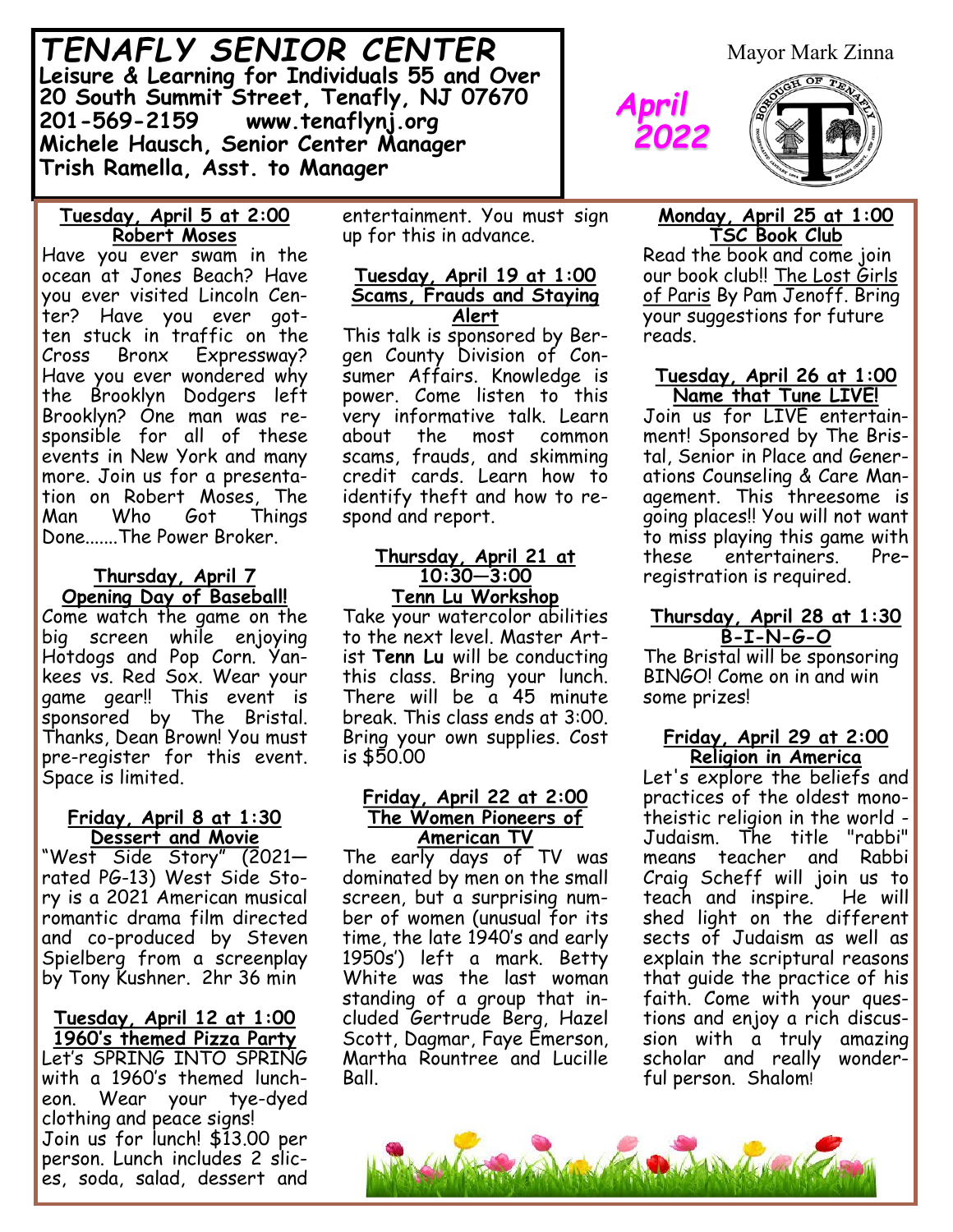| Monday                                                                                                                                                                                                                                                                    | Tuesday                                                                                                                                                                                                                                                                                             | Wednesday                                                                                                                                                        |
|---------------------------------------------------------------------------------------------------------------------------------------------------------------------------------------------------------------------------------------------------------------------------|-----------------------------------------------------------------------------------------------------------------------------------------------------------------------------------------------------------------------------------------------------------------------------------------------------|------------------------------------------------------------------------------------------------------------------------------------------------------------------|
| *Denotes classes<br>NOT included in<br>class fee.                                                                                                                                                                                                                         | <b>NEW CLASS</b><br>OSTEO CLASS WITH ULLI<br>will now be on Wednesdays at<br>2:00 instead of Stretch and<br>Tone. Sign up today. This ex-<br>ercise program has been de-<br>veloped for those who have<br>been diagnosed with osteopo-<br>rosis. This class is included in<br>the \$65.00 Class Fee |                                                                                                                                                                  |
| 4<br>10:00 Bridge<br>10:00 Standing Pilates (H)<br>10:30 Drawing Class* (no class<br>today)<br>11:00 Let's Get Moving<br>11:00 Exercise w/Susan (Zoom)<br>12:30 Line Dancing-Free<br>12:30 Yarners<br>1:00 Chinese Brush w/ Jane*                                         | 5<br>9:30 Watercolor w/ Dorrie*<br>10:00 Chair Yoga<br>11:15 Stretch w/ Stephen (H)<br>1:00 Canasta<br>2:00 Robert Moses<br>Presentation                                                                                                                                                            | 6<br>9:30 Qigong/Tai Chi<br>w/ Johanna<br>10:00 Bridge<br>10:30 Acrylic w/ Deirdre*<br>11:30 Zumba w/ Jane<br>1:00 Mahjong-American<br>2:00 Osteo Class w/ Ulli  |
| 11<br>10:00 Bridge<br>10:00 Standing Pilates (H)<br>10:30 Drawing Class w/ Betty*<br>11:00 Let's Get Moving<br>11:00 Exercise w/Susan (Zoom)<br>12:30 Line Dancing-Free<br>12:30 Yarners<br>1:00 Chinese Brush w/ Jane*                                                   | 12<br>9:30 Watercolor w/ Dorrie*<br>10:00 Chair Yoga<br>11:15 Stretch w/ Stephen (H)<br>1:00 Canasta<br>1:00 Pizza Party                                                                                                                                                                            | 13<br>9:30 Qigong/Tai Chi<br>w/ Johanna<br>10:00 Bridge<br>10:30 Acrylic w/ Deirdre*<br>11:30 Zumba w/ Jane<br>1:00 Mahjong-American<br>2:00 Osteo Class w/ Ulli |
| 18<br>9:30 Board Of Trustees Meeting<br>11:00 Bridge (Late today)<br>10:00 Standing Pilates (H)<br>10:30 Drawing Class w/ Betty*<br>11:00 Let's Get Moving<br>11:00 NO Exercise w/Susan (Zoom)<br>12:30 Line Dancing-Free<br>12:30 Yarners<br>1:00 Chinese Brush w/ Jane* | 19<br>9:30 Watercolor w/Dorrie*<br>10:00 Chair Yoga<br>11:15 Stretch w/ Stephen (H)<br>1:00 Canasta<br>1:00 Scams, Frauds and<br><b>Staying Alert</b>                                                                                                                                               | 20<br>9:30 Qigong/Tai Chi<br>w/ Johanna<br>10:00 Bridge<br>10:30 Acrylic w/ Deirdre*<br>11:30 Zumba w/ Jane<br>1:00 Mahjong-American<br>2:00 Osteo Class w/ Ulli |
| 25<br>10:00 Standing Pilates (H)<br>10:00 Bridge<br>10:30 Drawing*<br>11:00 Let's Get Moving<br>11:00 Exercise w/Susan (Zoom)<br>12:30 Line Dancing- Free<br>12:30 Yarners<br>1:00 Chinese Brush w/Jane (H)*<br>9:30 Blood Pressure<br>1:00 BOOK CLUB                     | 26<br>9:30 Watercolor w/ Dorrie*<br>10:00 Chair Yoga<br>11:15 Stretch w/ Stephen (H)<br>1:00 Canasta<br>1:00 Name that Tune                                                                                                                                                                         | 27<br>9:30 Qigong/Tai Chi<br>w/ Johanna<br>10:00 Bridge<br>10:30 Acrylic w/ Deirdre*<br>11:30 Zumba w/ Jane<br>1:00 Mahjong-American<br>2:00 Osteo Class w/ Ulli |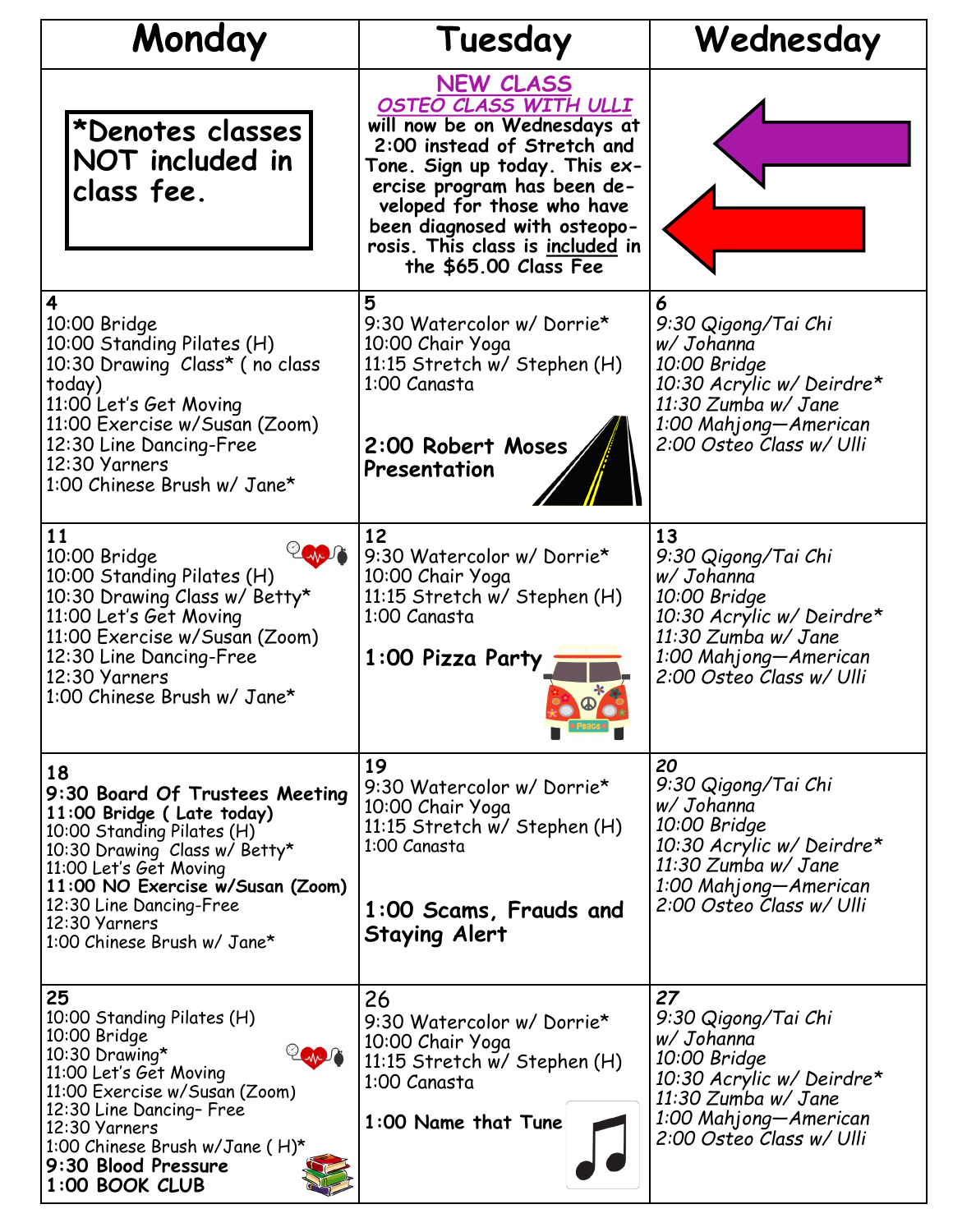| Thursday                                                                                                                                                                                                                                                                                                                                    | Friday                                                                                                                                                                                                                                                                                                                                                                |                                                                                                                                                                                                                                 |
|---------------------------------------------------------------------------------------------------------------------------------------------------------------------------------------------------------------------------------------------------------------------------------------------------------------------------------------------|-----------------------------------------------------------------------------------------------------------------------------------------------------------------------------------------------------------------------------------------------------------------------------------------------------------------------------------------------------------------------|---------------------------------------------------------------------------------------------------------------------------------------------------------------------------------------------------------------------------------|
| \$65.00<br>Class fee is due for<br>April, May and June                                                                                                                                                                                                                                                                                      | 10:00 Standing Pilates (Zoom)<br>10:00 Stretch w/ Stephen<br>10:30 Watercolor w/ Deirdre*<br>11:00 ESL Class<br>11:30 Zumba<br>1:00 Exercise w/ Susan (Zoom)<br>1:00 Stretch / Breathe*                                                                                                                                                                               | Thursday, April 28<br>at 10:30<br><b>Health Talk</b><br><b>Skin Cancer</b><br>Awareness-<br>presentation on<br>skin cancer                                                                                                      |
| $\overline{7}$<br>9:30 Folk Dancing*<br>11:30 QiGong w/ Johanna<br>12:30 Chinese Tiles (Mahjong)<br>1:30 Art Studio (Free time)<br>6:00 Stretch w/ Stephen (Zoom)<br>1:00 Opening Day Party<br>14<br>9:30 Folk Dancing*                                                                                                                     | 8<br>10:00 Standing Pilates (Zoom)<br>10:00 Stretch w/ Stephen<br>10:30 Watercolor w/ Deirdre*<br>11:00 ESL Class<br>11:30 Zumba<br>1:00 Exercise w/ Susan (Zoom)<br>1:00 Stretch / Breathe*<br>$1:30$ Movie<br>15                                                                                                                                                    | <b>TENAFLY</b><br><b>SENIOR BUS</b><br>For Tenafly<br>residents only<br>201-408-3625<br>CALL TO<br><b>SCHEDULE A RIDE!!</b><br>Thursday,                                                                                        |
| 11:30 QiGong w/Johanna<br>12:30 Chinese Tiles (Mahjong)<br>1:30 Art Studio (Free time)<br>6:00 Stretch w/ Stephen (Zoom)<br>2:00 Craft Thursday                                                                                                                                                                                             | <b>CENTER CLOSED</b><br><b>GOOD FRIDAY</b>                                                                                                                                                                                                                                                                                                                            | April 14 at 2:00<br><b>Craft Thursday</b><br>Sign up for our<br>Spring Craft<br>afternoon.                                                                                                                                      |
| 21<br>9:30 Folk Dancing*<br>11:30 QiGong w/Johanna<br>12:30 Chinese Tiles (Mahjong)<br>1:30 Art Studio (Free time)<br>6:00 Stretch w/ Stephen (Zoom)<br>10:30 Tenn Lu Workshop<br>28<br>GO<br>9:30 Folk Dancing*<br>11:30 QiGong w/Johanna<br>12:30 Chinese Tiles (Mahjong)<br>1:30 Art Studio (Free time)<br>6:00 Stretch w/ Stephen (Zoom | 22<br>10:00 Standing Pilates (Zoom)<br>10:00 Stretch w/ Stephen<br>10:30 Watercolor w/ Deirdre*<br>11:00 ESL Class<br>11:30 Zumba<br>1:00 Exercise w/ Susan (Zoom)<br>2:00 Women Pioneers of TV<br>29<br>10:00 Standing Pilates (Zoom)<br>10:00 Stretch w/ Stephen<br>10:30 Watercolor w/ Deirdre*<br>11:00 ESL Class<br>11:30 Zumba<br>1:00 Exercise w/ Susan (Zoom) | <u>Membership</u><br>Reminder<br>Membership fee of<br>\$25.00 will<br>help<br>maintain the ongo-<br>ing programs<br>and<br>help with the con-<br>tinued success of<br>our center. Thank<br>you for your con-<br>tinued support. |
| 10:30 Health Talk<br>Health<br>1:00 BINGO                                                                                                                                                                                                                                                                                                   | 2:00 Religion in America                                                                                                                                                                                                                                                                                                                                              |                                                                                                                                                                                                                                 |